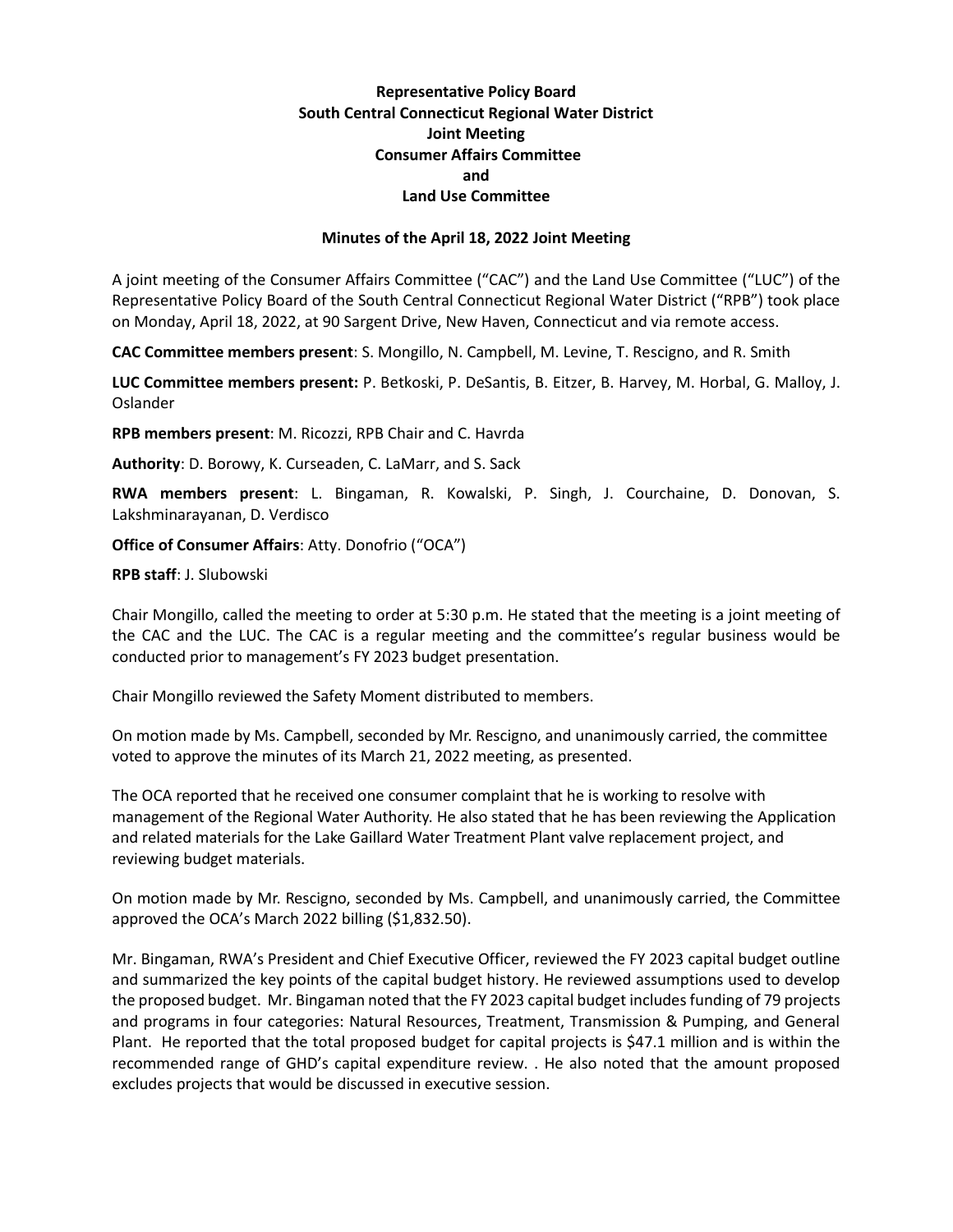Representative Policy Board Joint Meeting Consumer Affairs and Land Use Committees April 18, 2022

At 5:54 p.m., Mr. Levine entered the meeting.

Mr. Lakshminarayanan, the RWA's Vice President of Engineering and Environmental Services, discussed the prioritization methodology and provided a breakdown of the projects and highlights, related to:

- Natural Resources
- Treatment
- Transmission & Pumping
- General Plant
- Five Year Plan Capital Improvements Plan

Mr. Singh, the RWA's Chief Information Digital Officer & Vice President of Customer Care, also presented certain projects within General Plant.

Committee members discussed contingencies, federal funding, and the prioritization matrix.

At 6:25 p.m., on motion made by Mr. Ricozzi, seconded by Mr. Malloy, and unanimously carried, the committees voted to go into executive session to discuss strategy and negotiations, and real estate matters. Present in executive session were CAC and LUC members, OCA, Mss. Kowalski, LaMarr, Sack, Slubowski and Verdisco, and Messrs. Bingaman, Courchaine, Lakshminarayanan, and Singh.

At 7:15 p.m., Mr. Donovan entered the meeting.

At 7:55 p.m., the committees came out of executive session.

Chair Mongillo reported that the executive session also included the commercial business enterprise update and no votes were taken.

Mr. Bingaman, RWA's President and Chief Executive Officer, introduced the FY 2023 operating budget, and provided a recap of reserve fund balances and operating budget highlights. He stated that the operating budget reports no shortfall for FY 2023. Mr. Bingaman discussed declining trends with committee members.

Ms. Kowalski, RWA's Vice President of Financial Reporting & Analysis, provided the Authority with the FY 2023 Operating Budget, which included FY 2022 projections. Her report also included a review of:

- Revenue trends and assumptions
- Expense trends and assumptions
- Other key assumptions
- Maintenance Test
- Opportunities and vulnerabilities
- Summary

Chairs Betkoski and Mongillo thanked management for their FY 2023 budget review presentation.

Mr. Mongillo reported that the next Land Use Committee meeting is scheduled for Wednesday, May 11, 2022 at 4:30 p.m., and the Consumer Affairs Committee's next meeting is scheduled for Monday, May 16, 2022 at 5:30 p.m.